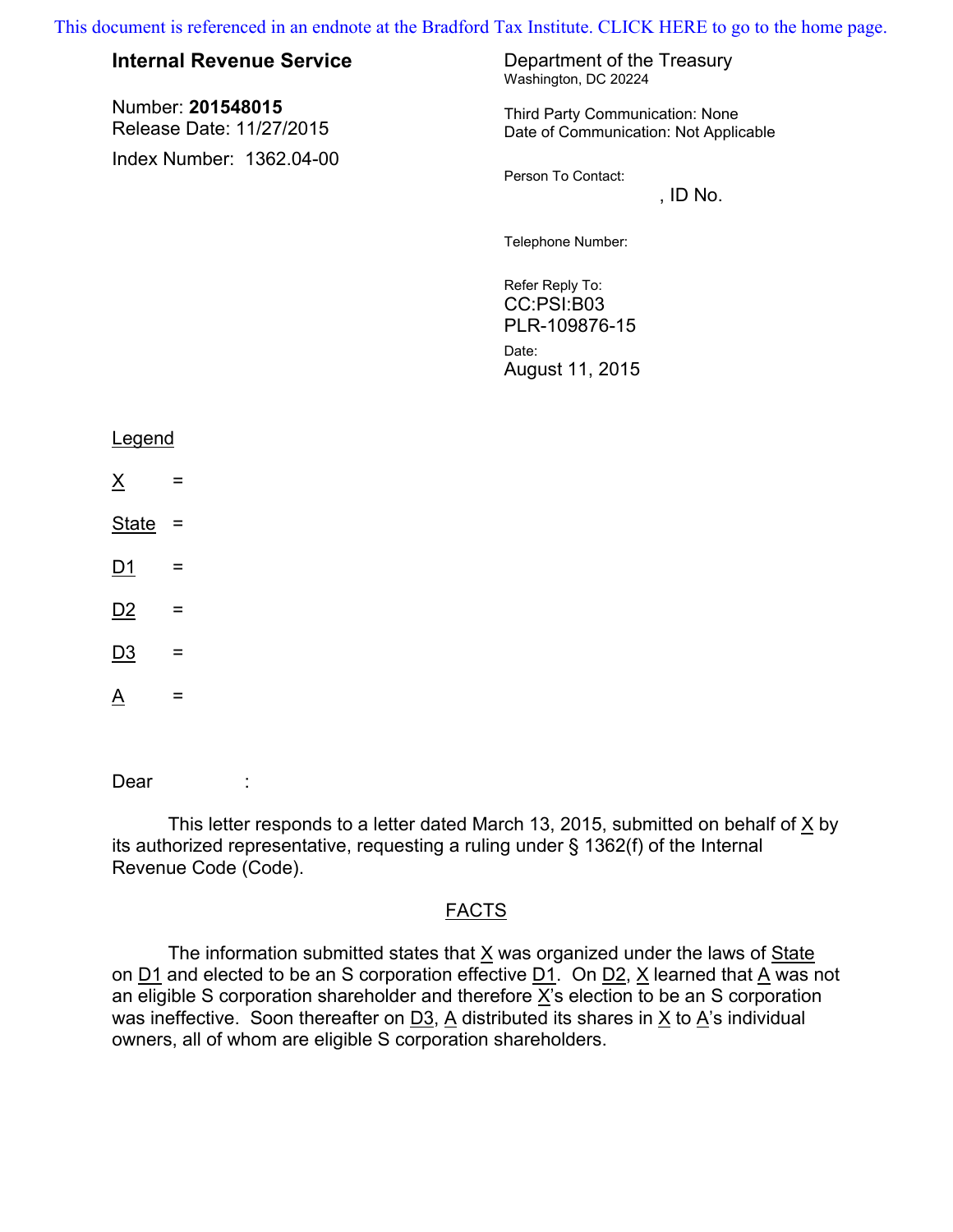X represents that the circumstances resulting in X's ineffective S corporation election were inadvertent and not motivated by tax avoidance or retroactive tax planning. X and its shareholders agree to make any adjustments consistent with the treatment of X as an S corporation as may be required by the Secretary.

## LAW AND ANALYSIS

Section 1361(a)(1) provides that the term "S corporation" means, with respect to any taxable year, a small business corporation for which an election under § 1362(a) is in effect for such year.

Section 1361(b)(1) provides that the term "small business corporation" means a domestic corporation which is not an ineligible corporation and which does not (A) have more than 100 shareholders, (B) have as a shareholder a person (other than an estate, a trust described in § 1361(c)(2), or an organization described in § 1361(c)(6)) who is not an individual, (C) have a nonresident alien as a shareholder, and (D) have more than one class of stock.

Section 1362(a) provides that, except as provided in  $\S$  1362(g), a small business corporation may elect, in accordance with the provisions of § 1362, to be an S corporation.

Section 1362(d)(2)(A) provides that an election under § 1362(a) will be terminated whenever (at any time on or after the first day of the first taxable year for which the corporation is an S corporation) such corporation ceases to be a small business corporation. Section 1362(d)(2)(B) provides that any termination under § 1362(d)(2)(A) is effective on and after the date of cessation.

Section 1362(f) provides, in relevant part, that if (1) an election under § 1362(a) by any corporation (A) was not effective for the taxable year for which made (determined without regard to  $\S$  1362(b)(2)) by reason of a failure to meet the requirements of § 1361(b) or to obtain shareholder consents, or (B) was terminated under § 1362(d)(2) or (3), (2) the Secretary determines that the circumstances resulting in the ineffectiveness or termination were inadvertent, (3) no later than a reasonable period of time after discovery of the circumstances resulting in the ineffectiveness or termination, steps were taken so that the corporation for which the election was made or the termination occurred is a small business corporation, and (4) the corporation for which the election was made or the termination occurred and each person who was a shareholder of the corporation at any time during the period specified pursuant to § 1362(f), agrees to make such adjustments (consistent with the treatment of the corporation as an S corporation) as may be required by the Secretary with respect to such period, then, notwithstanding the circumstances resulting in the ineffectiveness or termination, the corporation will be treated as an S corporation during the period specified by the Secretary.